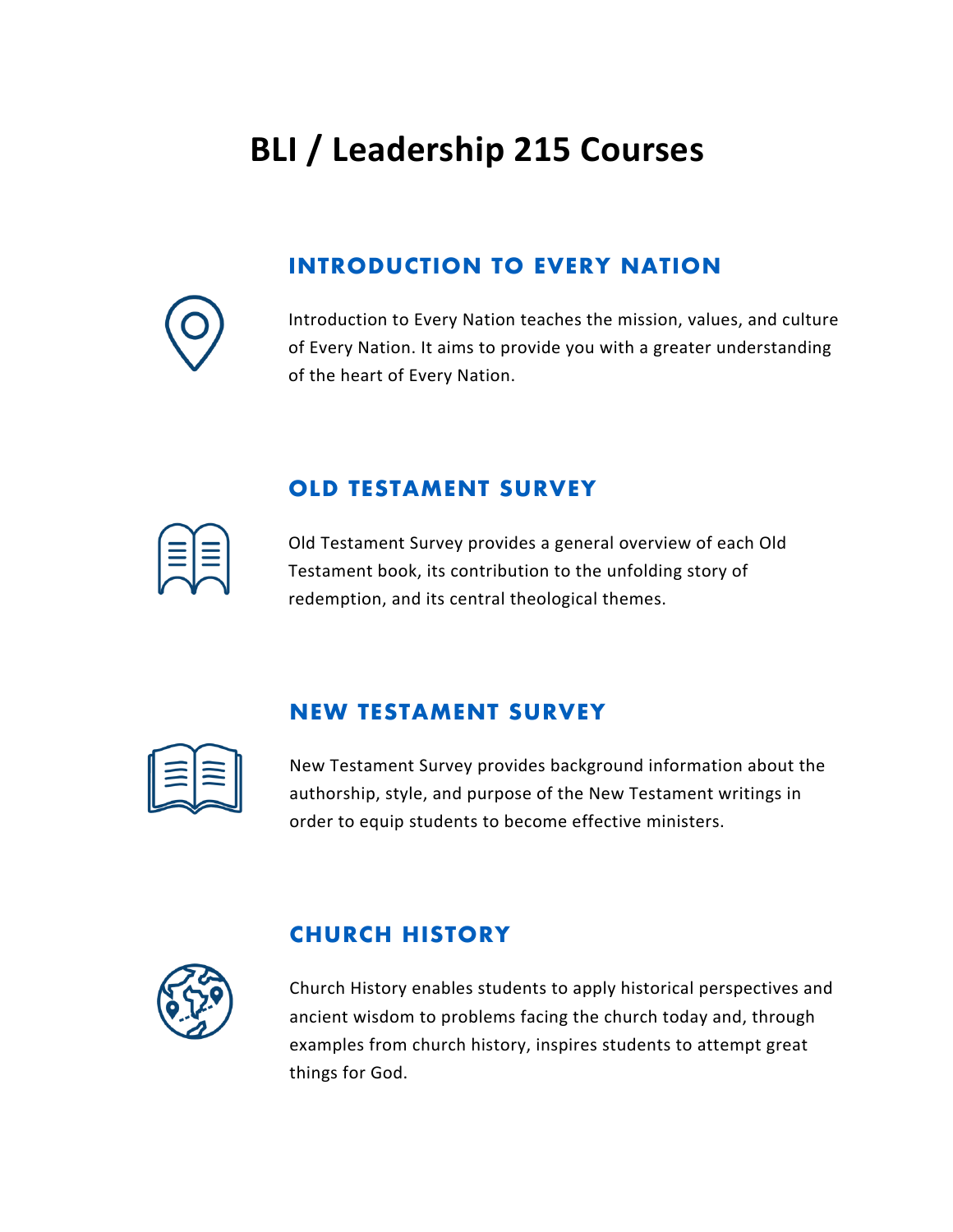#### **HERMENEUTICS**



Hermeneutics helps students become more proficient in reading the Bible, and in understanding the principles and methods needed to interpret the biblical text accurately.

# **SYSTEMATIC THEOLOGY 1**



Systematic Theology 1 provides an understanding of the authority of Scripture and the nature of God, and inspires students to study and teach the Bible accurately.

#### **SYSTEMATIC THEOLOGY 2**



Systematic Theology 2 provides an understanding of the incarnation, the Holy Spirit, and the human spiritual condition, and inspires students to grow in awe of God and in compassion for people.

#### **HOMILETICS**

Homiletics provides an understanding and appreciation of fundamental truths about preaching and equips students with basic principles on creating sermons.